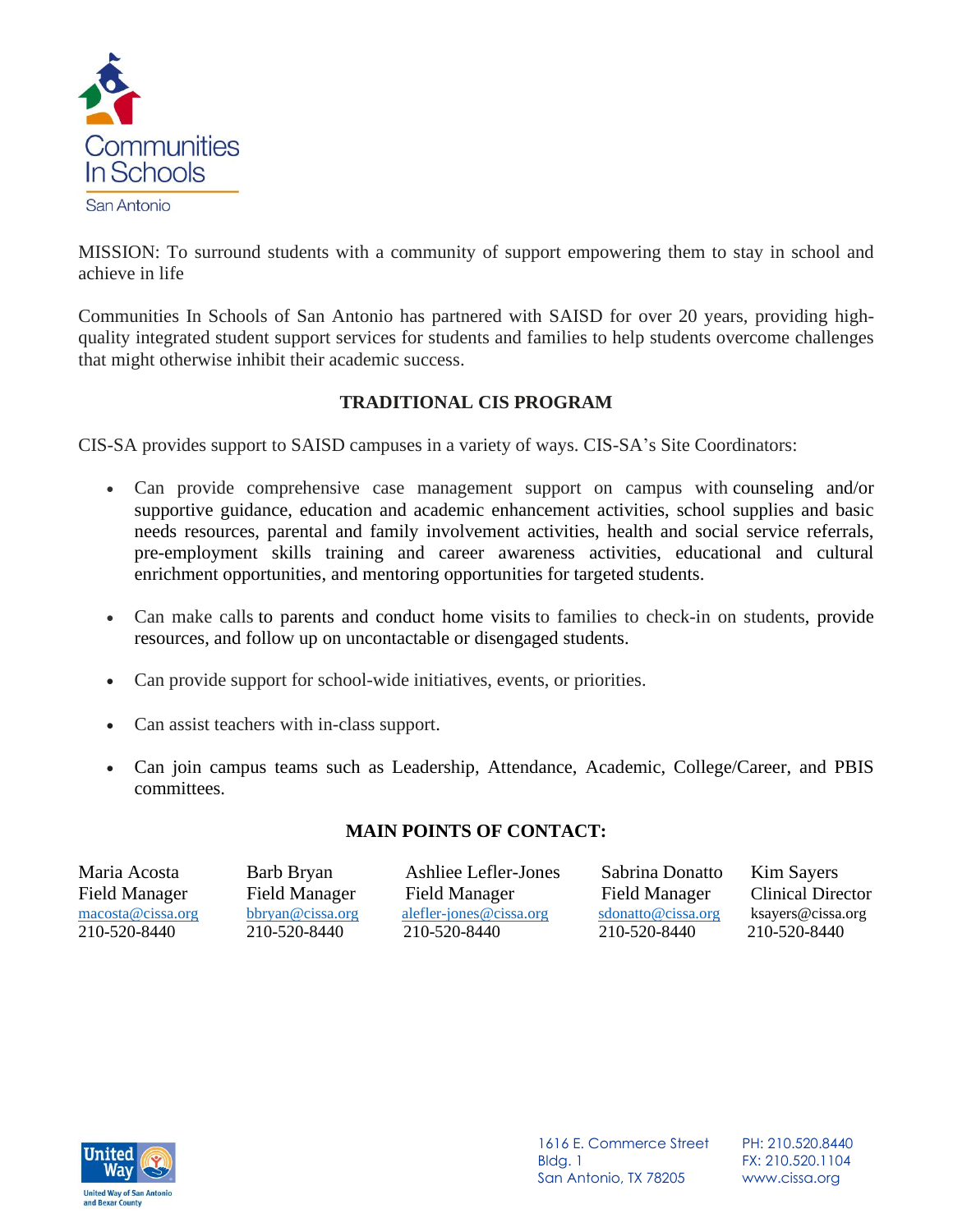

San Antonio

#### **CAMPUSES SERVED IN 21-22:**

| <b>Ball</b>                     | Carvajal                         | <b>Herff</b>        | <b>Margil</b>                   | <b>Schenck</b>    | <b>Davis</b>  | <b>Longfellow</b> | <b>Rogers</b>   | <b>Highlands</b>    |
|---------------------------------|----------------------------------|---------------------|---------------------------------|-------------------|---------------|-------------------|-----------------|---------------------|
| <b>Beacon Hill</b>              | <b>Crockett</b>                  | <b>Hirsch</b>       | <b>Miller</b>                   | Woodlawn<br>Acad. | <b>Harris</b> | Poe               | <b>Tafolla</b>  | <b>Lanier</b>       |
| <b>Bowden</b>                   | De Zavala                        | <b>Japhet</b>       | <b>MLK</b>                      | Woodlawn          | <b>Lowell</b> | <b>Rhodes</b>     | <b>Whittier</b> | <b>Sam</b>          |
|                                 |                                  |                     | <b>Academy</b>                  | <b>Hills</b>      |               |                   |                 | <b>Houston</b>      |
| <b>Briscoe</b>                  | <b>Douglass</b>                  | <b>JT</b>           | <b>Pershing</b>                 | <b>Stewart</b>    | <b>Hot</b>    |                   |                 | <b>Travis ECHS</b>  |
|                                 |                                  | <b>Brackenridge</b> |                                 |                   | <b>Wells</b>  |                   |                 |                     |
| <b>Cameron</b>                  | <b>Hawthorne</b>                 | Lamar               | <b>Rogers</b><br>Acad.          | <b>Fenwick</b>    |               |                   |                 | <b>Phoenix MC</b>   |
| <b>Baskin</b>                   | <b>Green ES</b>                  | <b>Smith ES</b>     | <b>Barkley</b><br><b>Ruiz</b>   | <b>Graebner</b>   |               |                   |                 | <b>Edison</b>       |
| <b>Gates</b>                    | <b>Foster</b>                    | <b>Forbes</b>       | <b>Mission</b>                  | <b>Rodriguez</b>  |               |                   |                 | <b>Brackenridge</b> |
| <b>Sarah King</b>               | <b>Collins</b><br><b>Gardens</b> | <b>Hillcrest</b>    | <b>Highland</b><br>Park         | <b>Steele</b>     |               |                   |                 | <b>Jefferson</b>    |
| <b>Washington</b>               | <b>Huppertz</b>                  | <b>Kelly</b>        | <b>Highland</b><br><b>Hills</b> | <b>Storm</b>      |               |                   |                 | <b>Burbank</b>      |
| <b>Ogden</b>                    | <b>Arnold</b>                    | <b>Madison</b>      | <b>Maverick</b>                 | <b>Franklin</b>   |               |                   |                 | <b>Fox Tech</b>     |
| <b>Neal</b>                     | <b>Wilson</b>                    | <b>ALA</b>          | <b>YMLA</b>                     | <b>Irving</b>     |               |                   |                 | <b>CAST Tech</b>    |
| <b>Twain</b>                    | <b>YWLA</b>                      |                     |                                 |                   |               |                   |                 |                     |
| <b>Elementary &amp; Academy</b> |                                  |                     |                                 |                   | <b>Middle</b> |                   | <b>High</b>     |                     |

### **CLINICAL COUNSELING PROGRAMS**

CIS-SA also provides clinical mental health support to SAISD. The following are three distinct mental health counseling programs that SAISD students have access to:

### **Project Access**

**Description:** Project Access aims to create a cohesive system of mental healthcare for underserved students, expanding access to counseling services by connecting social workers and community health providers to youth and families in school. The Project Access team of Licensed Professional Counselors (LPC) provides short-term targeted prevention and intervention services to students struggling with social-emotional and behavioral issues that might otherwise lead to truancy, delinquency, self-harm or violence. This program offers invaluable services to children and families with little access to quality mental health care – providing them with culturally and linguistically appropriate restoration skills to resolve issues that might otherwise continue to affect academic achievement and quality of life. It is important to note that once the sessions are over the student is provided aftercare by the CIS-SA Site



1616 E. Commerce Street Bldg. 1 San Antonio, TX 78205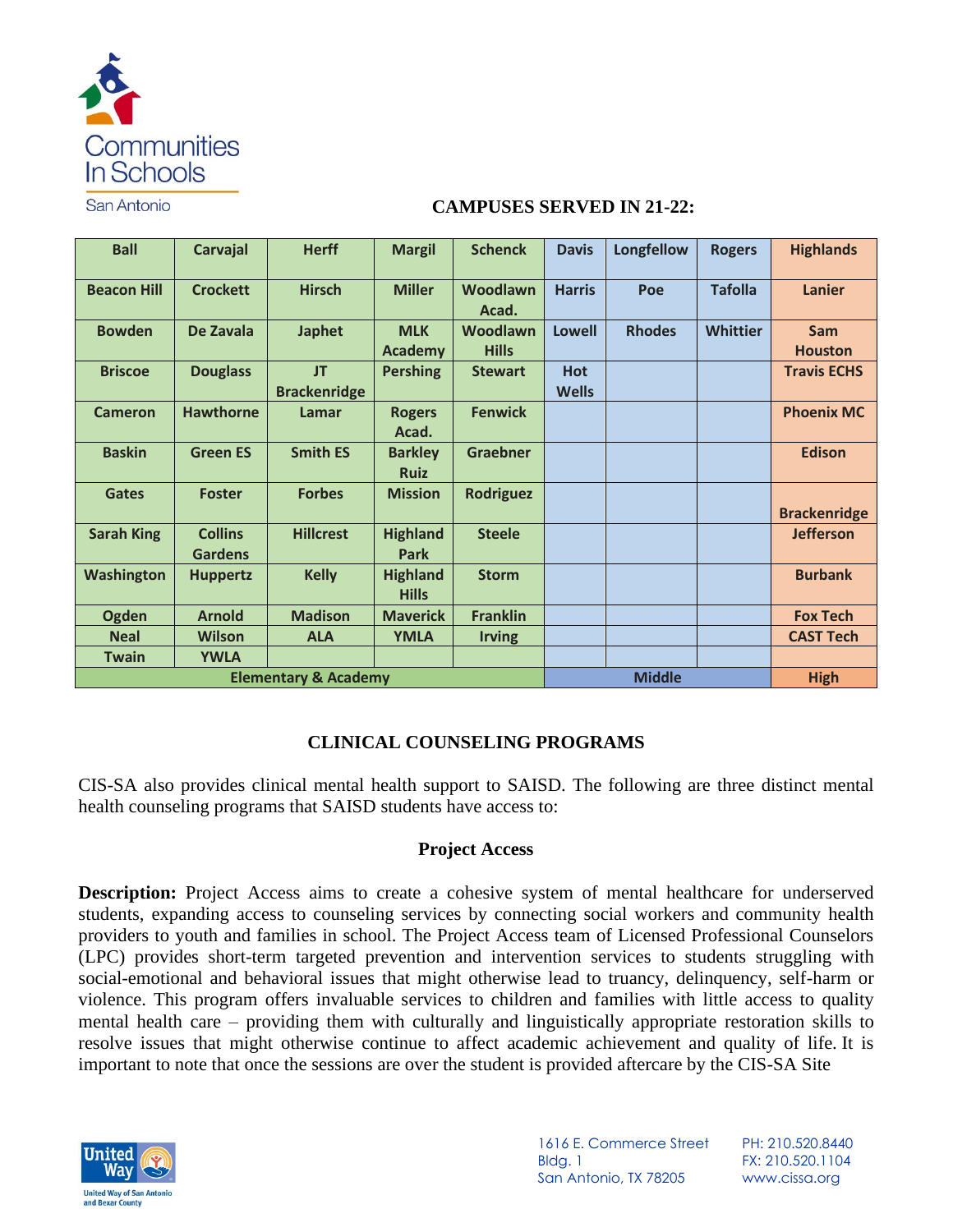

Coordinator staff on their home campus. This continuity of care is imperative to maintaining the student's progress. Additionally, although our Project Access staff typically work independently with their unique caseloads, when a crisis or tragedy occurs on a school campus, then our whole Project Access team will deploy to the campus for a period of time to help both adults and students recover from the trauma they have experienced.

**Schools:** All CIS program schools (see table above) **Caseload Capacity:** Clinician dependent. **Main Point of Contact:** Sarah Martinez / [smartinez@cissa.org](mailto:smartinez@cissa.org) / 210-520-8440

# **Metro Health – Teen Parent Counseling**

**Description:** In partnership with The City of San Antonio's Department of Metropolitan Health, CIS-SA employs full-time Licensed Professional Counselors (LPC) to provide ongoing (long-term) counseling services to teenage parents to prevent repeat pregnancies while increasing the health of the parents' relationships with one another and their children. The team mitigates reasons teen parents aren't receiving mental health support by providing the service on campus, in person, by telephone, or through a virtual platform. By having LPCs provide individual, group, and family counseling to teenage parents, the Metro Health team provides support to two generations by strengthening the mental health of the whole family. Eligible students include those between the ages of 13-19 identified as having experienced a pregnancy or currently parenting. This program is open to both male and female participants.

**Schools:** Any school in SAISD can make a referral for services.

**Caseload Capacity:** 20-30 students per school year

**Main Point of Contact:** Serenity Escobar / [secobar@cissa.org](mailto:secobar@cissa.org) / 210-520-8440 x.632



1616 E. Commerce Street Bldg. 1 San Antonio, TX 78205